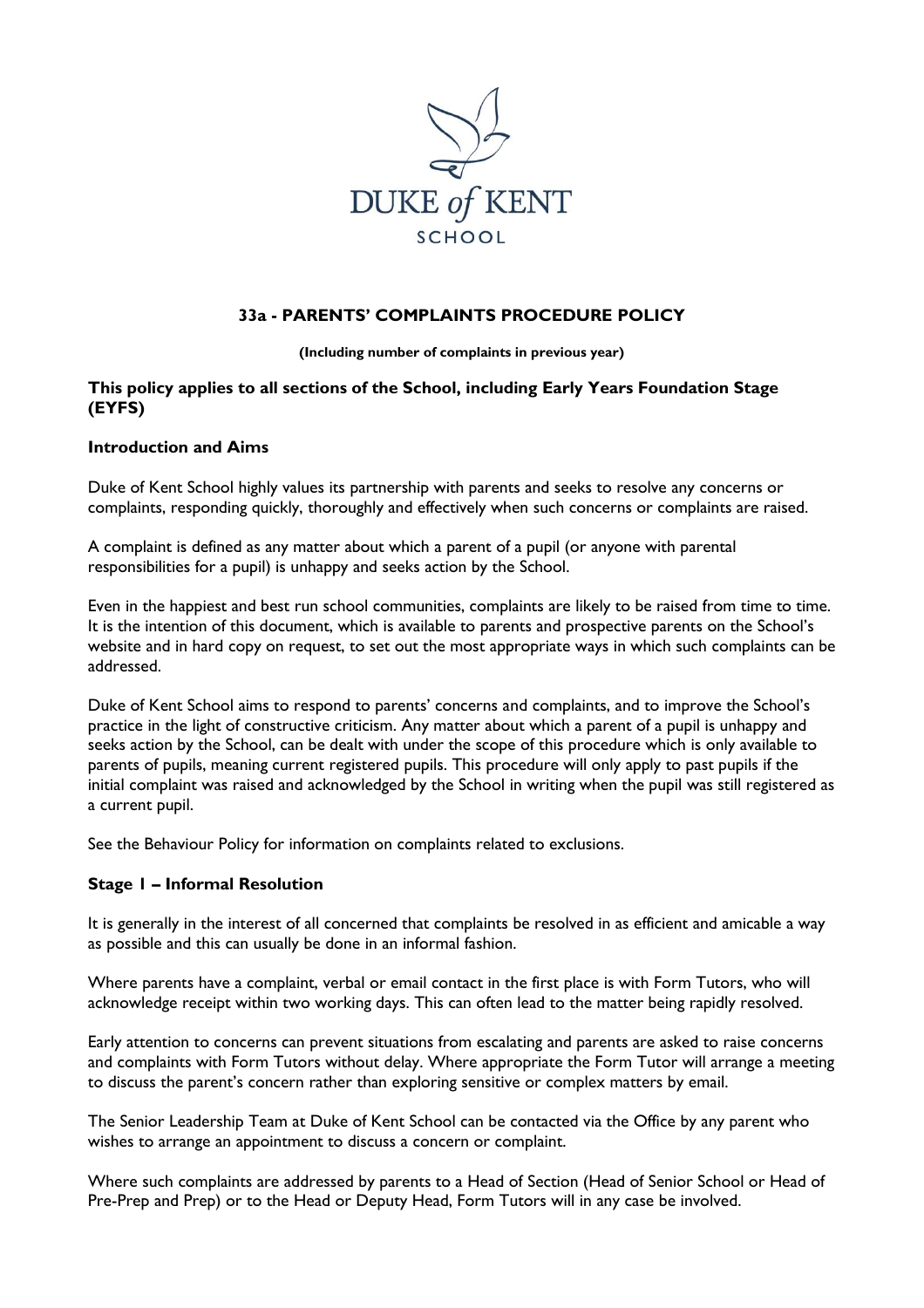A written record should be kept by form staff of any such complaint and passed to the Head of Section, even where a complaint is rapidly and completely resolved.

The School aims to deal with complaints promptly and sets five working days as the target timescale within which Stage 1 complaints should be satisfactorily resolved.

Although the School is not required to keep a record of informal complaints, we do so in order to ensure that any patterns may be identified.

Where complaints are not successfully resolved in this way, a more formal procedure is also available and at this juncture, all complaints are deemed to be formal complaints and will follow the procedure published on the School website.

#### **Stage 2 – Formal Resolution**

Parents should now be asked to put their complaint in writing to the Head (or the Chair of Governors if the complaint is about the Head). She will seek to respond to such complaints within three working days of receipt or, in exceptional cases of absence on her part, refer the matter to the Deputy Head who will respond to such complaints within three working days of receipt and this reply will acknowledge receipt and summarise what the School believes to be the nature of the complaint(s).

The Head will carry out appropriate investigations and keep a written record of all meetings and interviews pertaining to the complaint. The Head will then produce a decision in writing within ten working days. Copies of the written record and the proposed resolution to the complaint will be made available to the complainant.

Although all formal complaints will be made in writing, this does not mean that the formal stage is automatically triggered whenever a concern is expressed in writing, for example, by email. Complaints will usually only progress to the formal stage after first being considered at the preliminary stage and only then if the complainant intends to escalate a matter to the formal stage.

If parents remain dissatisfied, they should respond within 10 working days and then proceed to Stage 3 of this procedure. In the absence of any communication within these timescales, the School will deem the complaint resolved.

# **Stage 3 – Panel Hearing**

Parents will be referred to submit their complaint in writing to the Chair of Governors who has authority to call hearings of the Complaints Panel. The Chair will acknowledge written complaints within three working days of receipt.

The matter will then be referred to the Complaints Panel, which will comprise three individuals who were not involved in any aspect of the complaint. Two members of the Panel will be current Governors and one member will be independent of the management and running of the School and who has held a position of responsibility and is used to scrutinizing evidence and putting forward balanced arguments.

Where a hearing is called, all relevant documentation should be sent to members of the panel within five working days of the hearing and the hearing itself will take place within fifteen working days of the complaint being acknowledged by the Chair of Governors.

Parents may be accompanied to a hearing by one other person, perhaps a relative or friend. Legal representation at a hearing is not considered to be appropriate.

The Panel will carry out any further investigation which is deemed appropriate and will then reach a decision and inform parents in writing as soon as practicable thereafter and within five working days of the Panel Hearing, other than in exceptional circumstances. Findings and recommendations of the Panel will be circulated to the complainant and where relevant, the person complained about. They will also be available